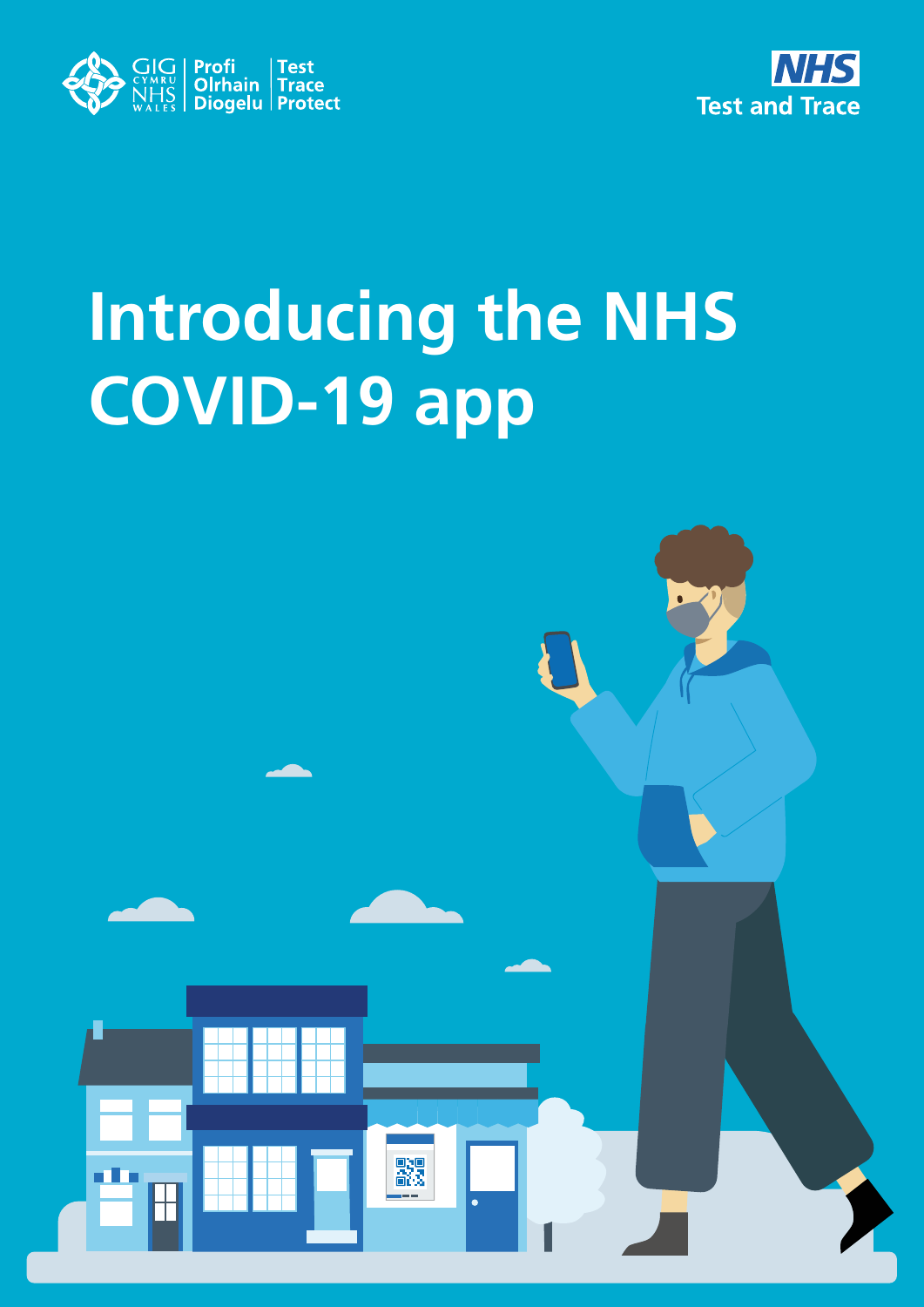

### **Introduction**

The new NHS COVID-19 **app** will help to control the spread of **Coronavirus**.



An **app** is a programme that you have on your phone to help you do something.



**Coronavirus** is a new illness that is spreading around the world.

It affects your lungs and breathing.



#### **The new app**

The new app will help you to:

find out if there are lots of<br>people with Coronavirus in<br>area<br>get a test for Coronavirus i<br>think you might have it<br>2 people with Coronavirus in your area



get a test for Coronavirus if you think you might have it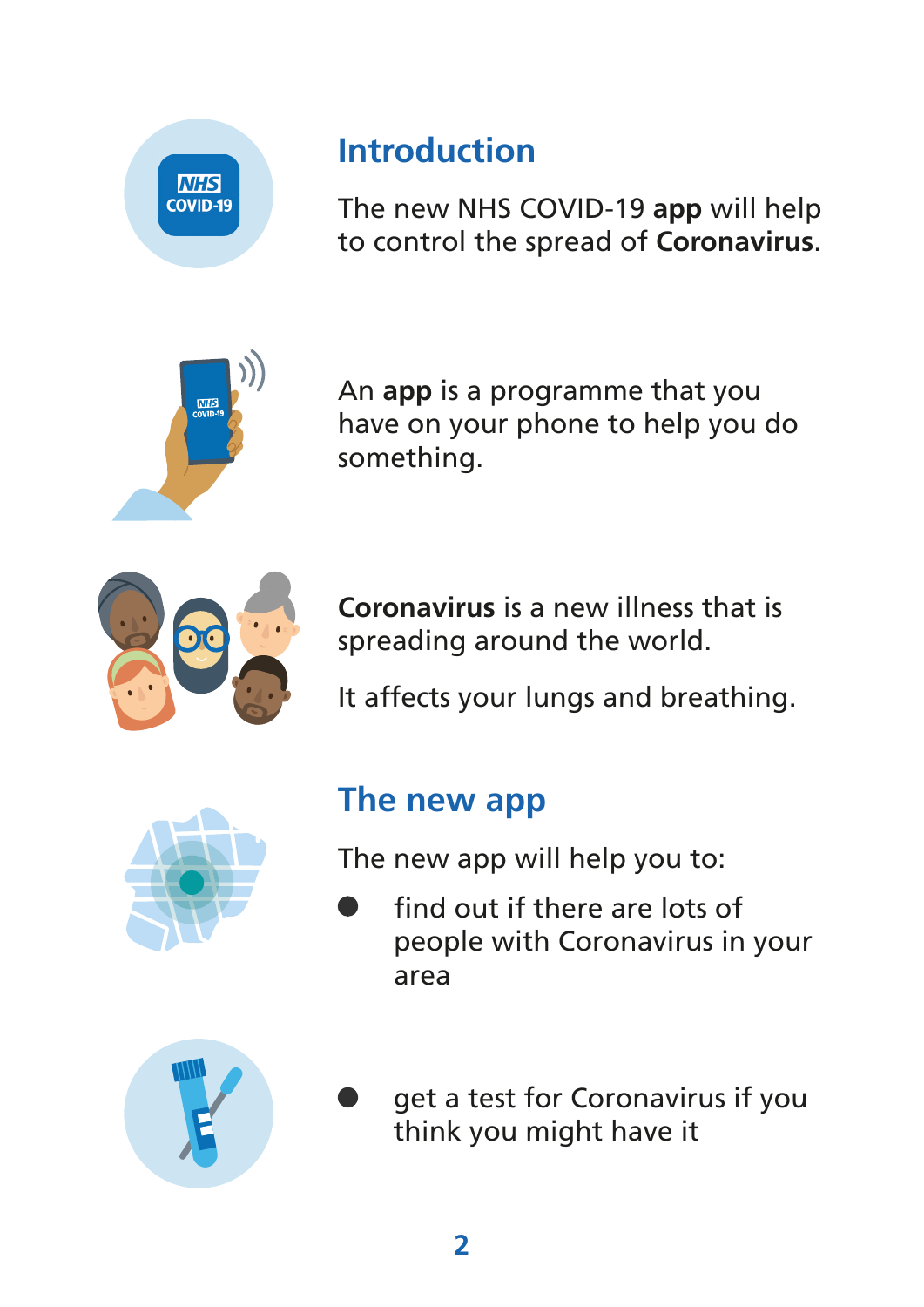

check in to places that you visit, so that you can find out if people there at the same time, have Coronavirus



find out if you have been close to others who have Coronavirus



If you have been close to someone who has the app and tests positive for Coronavirus, the app will tell you what to do to keep yourself and other people safe.



#### **Keeping your information private**

The app works on your phone as you move around.



It does not use any information about you, like your name or address.



No one will know who you are or where you live.